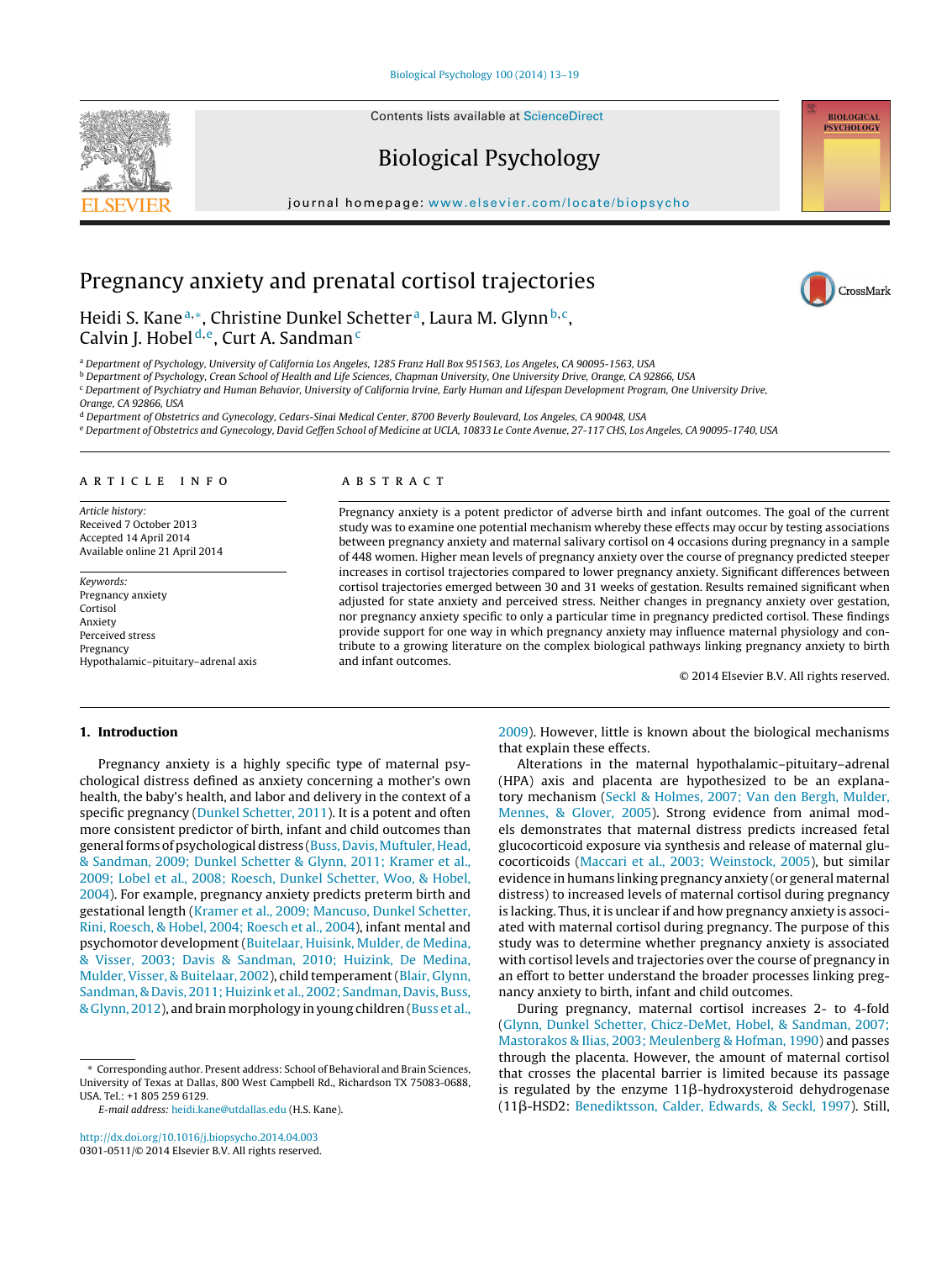<span id="page-1-0"></span>maternal cortisol accounts for approximately 30–40% of the variability in fetal concentrations of cortisol [\(Gitau,](#page-6-0) [Cameron,](#page-6-0) [Fisk,](#page-6-0) [&](#page-6-0) [Glover,](#page-6-0) [1998;](#page-6-0) [Gitau,](#page-6-0) [Fisk,](#page-6-0) [Teixeira,](#page-6-0) [Cameron,](#page-6-0) [&](#page-6-0) [Glover,](#page-6-0) [2001\).](#page-6-0)

Maternal cortisol levels can affect birth and infant outcomes in multiple ways. For one, cortisol stimulates the synthesis and release of placental corticotrophin-releasing hormone (pCRH) ([King,](#page-6-0) [Smith,](#page-6-0) [&](#page-6-0) [Nicholson,](#page-6-0) [2001\).](#page-6-0) In humans, elevated cortisol early in pregnancy predicts pCRH levels later in pregnancy ([Sandman](#page-6-0) et [al.,](#page-6-0) [2006\)](#page-6-0) and pCRH predicts preterm birth ([Mclean](#page-6-0) [&](#page-6-0) [Smith,](#page-6-0) [2001\).](#page-6-0) Maternal cortisol also acts directly on the fetus and its developing nervous system (for reviews, see [Davis](#page-6-0) [&](#page-6-0) [Sandman,](#page-6-0) [2006;](#page-6-0) [Sandman](#page-6-0) et [al.,](#page-6-0) [2012\).](#page-6-0) For example, results of prospective studies have documented that relatively high levels of prenatal maternal cortisol predict greater behavioral and physiological stress reactivity in fetuses, infants and children ([Davis,](#page-6-0) [Glynn,](#page-6-0) [Waffarn,](#page-6-0) [&](#page-6-0) [Sandman,](#page-6-0) [2011;](#page-6-0) [De](#page-6-0) [Weerth,](#page-6-0) [Van](#page-6-0) [Hees,](#page-6-0) [&](#page-6-0) [Buitelaar,](#page-6-0) [2003\),](#page-6-0) decreased cognitive ability in infants [\(Davis](#page-6-0) [&](#page-6-0) [Sandman,](#page-6-0) [2010;](#page-6-0) [Huizink,](#page-6-0) [Robles](#page-6-0) [de](#page-6-0) [Medina,](#page-6-0) [Mulder,](#page-6-0) [Visser,](#page-6-0) [&](#page-6-0) [Buitelaar,](#page-6-0) [2003\),](#page-6-0) increased affective problems in young girls [\(Buss](#page-6-0) et [al.,](#page-6-0) [2012\),](#page-6-0) and altered amygdala volumes in young girls ([Buss](#page-6-0) et [al.,](#page-6-0) [2012\).](#page-6-0)

In the literature, the association between pregnancy anxiety and maternal cortisol is inconsistent at best. For example, a study of 603 women found that worries about pregnancy-related complications were associated with high evening maternal cortisol late in pregnancy ([Obel](#page-6-0) et [al.,](#page-6-0) [2005\),](#page-6-0) but with lower morning cortisol early in pregnancy. Several other studies reported no associations between maternal cortisol and pregnancy anxiety ([Bolten](#page-6-0) et [al.,](#page-6-0) [2011;](#page-6-0) [Davis](#page-6-0) [&](#page-6-0) [Sandman,](#page-6-0) [2010;](#page-6-0) [Goedhart](#page-6-0) et [al.,](#page-6-0) [2010;](#page-6-0) [Harville,](#page-6-0) [Savitz,](#page-6-0) [Dole,](#page-6-0) [Herring,](#page-6-0) [&](#page-6-0) [Thorp,](#page-6-0) [2009;](#page-6-0) [Kivlighan,](#page-6-0) [Dipietro,](#page-6-0) [Costigan,](#page-6-0) [&](#page-6-0) [Laudenslager,](#page-6-0) [2008;](#page-6-0) [Pluess,](#page-6-0) [Bolten,](#page-6-0) [Pirke,](#page-6-0) [&](#page-6-0) [Hellhammer,](#page-6-0) [2011;](#page-6-0) [Sikkema](#page-6-0) et [al.,](#page-6-0) [2001\).](#page-6-0) However, the majority of these studies assessed maternal cortisol at only 1 or 2 time points during pregnancy, conducted only cross-sectional analyses, or did not test changes in levels or trajectories of cortisol, thus limiting their ability to detect potential effects.

The specific aim of the present study was to test predicted links between pregnancy anxiety and both maternal cortisol levels at specific time points in pregnancy and cortisol trajectories across pregnancy using multilevel modeling techniques. We hypothesized that higher levels of pregnancy anxiety would be associated with higher levels of cortisol and steeper increases in cortisol trajectories over pregnancy. We further hypothesized that pregnancy anxiety would be an independent predictor of cortisol after adjusting for other commonly studied measures of psychological distress (i.e., state anxiety and perceived stress).

#### **2. Method**

#### 2.1. Study design and procedure

Study participants were women from a prospective longitudinal study assessing prenatal psychosocial and behavioral factors in pregnancy, the Multi-Site Behavior in Pregnancy Study (MSBIPS). Women were recruited in the Los Angeles area by research nurses at prenatal clinics in two large urban medical centers. Data for this study were collected on 4 occasions over the course of pregnancy separated by six week intervals (T1: 18-20 weeks,  $M = 19.29$ ,  $SD = .80$ , T2: 24-26 weeks,  $M = 24.98$ ,  $SD = .83$ , T3: 30-32 weeks,  $M = 30.98$ ,  $SD = .76$ , and T4: 36-38 weeks, M = 36.75, SD = .70). At each assessment, women completed semi-structured interviews, questionnaires and provided one saliva sample for cortisol assessment. All study protocols and procedures were approved by each institution's Institutional Review Boards.

#### 2.2. Participants

Inclusion criteria for the sample were 18 years of age, English ability, and singleton intrauterine pregnancy. Exclusion criteria were tobacco, alcohol, or drug use during pregnancy, and medical conditions involving dysregulated neuroendocrine,

**Table 1**

Sample socio-demographics and medical history.

| Variables                         | $N(\mathcal{X})$                    |
|-----------------------------------|-------------------------------------|
| Age at Time 1                     | $M = 30$ (SD = 5.20, range = 18-43) |
| Ethnicity                         |                                     |
| Non-Hispanic White                | 221 (49.3%)                         |
| Latina                            | 99 (22.1%)                          |
| African-American                  | 61 (13.6%)                          |
| Asian                             | 40 (8.9%)                           |
| Multi-ethnic/other                | 27 (6.9%)                           |
| Income                            |                                     |
| $<$ \$10,000                      | 20 (4.5%)                           |
| \$10,001-30,000                   | 67 (15.0%)                          |
| \$30,001-50,000                   | 87 (19.4%)                          |
| \$50,001-70,000                   | 91 (20.3%)                          |
| \$70,001-90,000                   | 60 (13.4%)                          |
| $>$ \$90.000                      | 123 (27.5%)                         |
| Education                         |                                     |
| High School or less               | 70 (15.6%)                          |
| Some college                      | 175 (39.1%)                         |
| Bachelor's degree                 | 123 (27.5%)                         |
| Graduate degree                   | 80 (17.9%)                          |
| Married or cohabitating           | 396 (88.4%)                         |
| Parity                            |                                     |
| <b>Nulliparous</b>                | 242 (54.0%)                         |
| Multiparous                       | 206 (46.0%)                         |
| Current obstetric risk factors    | $M = 1.15$ (SD = 1.40, range = 0-7) |
| Historical obstetric risk factors | $M = 0.75$ (SD = .99, range = 0-6)  |
| Medical history risk factors      | $M = 1.20$ (SD = 1.14, range = 0-5) |

 $Note: N = 448.$ 

cardiovascular, hepatic or renal functioning.<sup>1</sup> Sixty-three percent of the 1189 women screened met eligibility criteria and 67% of these women consented to participate in the study ( $N = 498$ ). The primary reasons for declining to participate in the study included work or school conflict, scheduling difficulties, child care issues and lack of interest. Participants were included in the current analysis if they had cortisol and pregnancy anxiety data for at least one time-point during the course of the study  $(N = 494)^2$ . Forty six women were excluded from the current sample due to missing demographic data or missing medical risk factor variables. Therefore, 448 women comprised the final sample.<sup>3</sup>

Table 1 shows demographic and medical risk data for this sample. Participants were 30 years of age on average. The sample was composed of 49% non-Hispanic white, 22% Latina, 14% African American, and 9% Asian and was fairly socioeconomically diverse. The majority of the women were married or cohabitating (88%). Slightly over half of the women were carrying their first child (54%).

#### 2.3. Measures

#### 2.3.1. Maternal cortisol

Saliva samples were scheduled for collection at least 1 h after the participant had eaten. The samples were collected using a cotton gauze pad placed into a syringe and then clarified by depressing the plunger. They were then stored at −20 ◦C until assayed. Mean collection time for the samples was  $2:20 \text{ pm } (SD = 1.92 \text{ h})$ . Thawed samples were centrifuged at 3000 rpm for 15 min before assay. All samples were assayed in duplicate using a competitive solid-phase radioimmunoassay (Coat-A-Count; Diagnostic Product Corp.). The test has a minimum detectable level of  $0.02 \mu$ g/dl and the intra- and inter-assay coefficients of the variance were 5.5% and 7.6%, respectively. Cortisol data were log-transformed  $[ln(cortisol \times 27.6)]$  and values outside  $\pm$  4 standard deviations from the mean were removed from the current analyses (2 data points were removed from T1, 1 from T2, 2 from T3 and 1 from T4).

<sup>&</sup>lt;sup>1</sup> Despite screening procedure efforts, it was revealed from information abstracted from medical records and self-report questionnaires that a few  $(n=28)$ women smoked up to the first assessment (Time 1). By the 2nd assessment (Time 2), no women reported any smoking. Because they were already enrolled in the study and occasional smokers, these women were retained in the study. A dummy coded variable was created, 1 (smoking) and 0 (no smoking) and entered into all analyses. The results remained unchanged and smoking was not a significant predictor of initial cortisol levels or cortisol trajectories. This variable was, therefore, not reported in the analyses.

 $2$  Three participants were removed due to lack of cortisol data. One participant was removed due to lack of pregnancy anxiety data.

<sup>3</sup> Women not included in the final sample were not significantly different from women who were included in the final sample on any study variables (all ps > .10).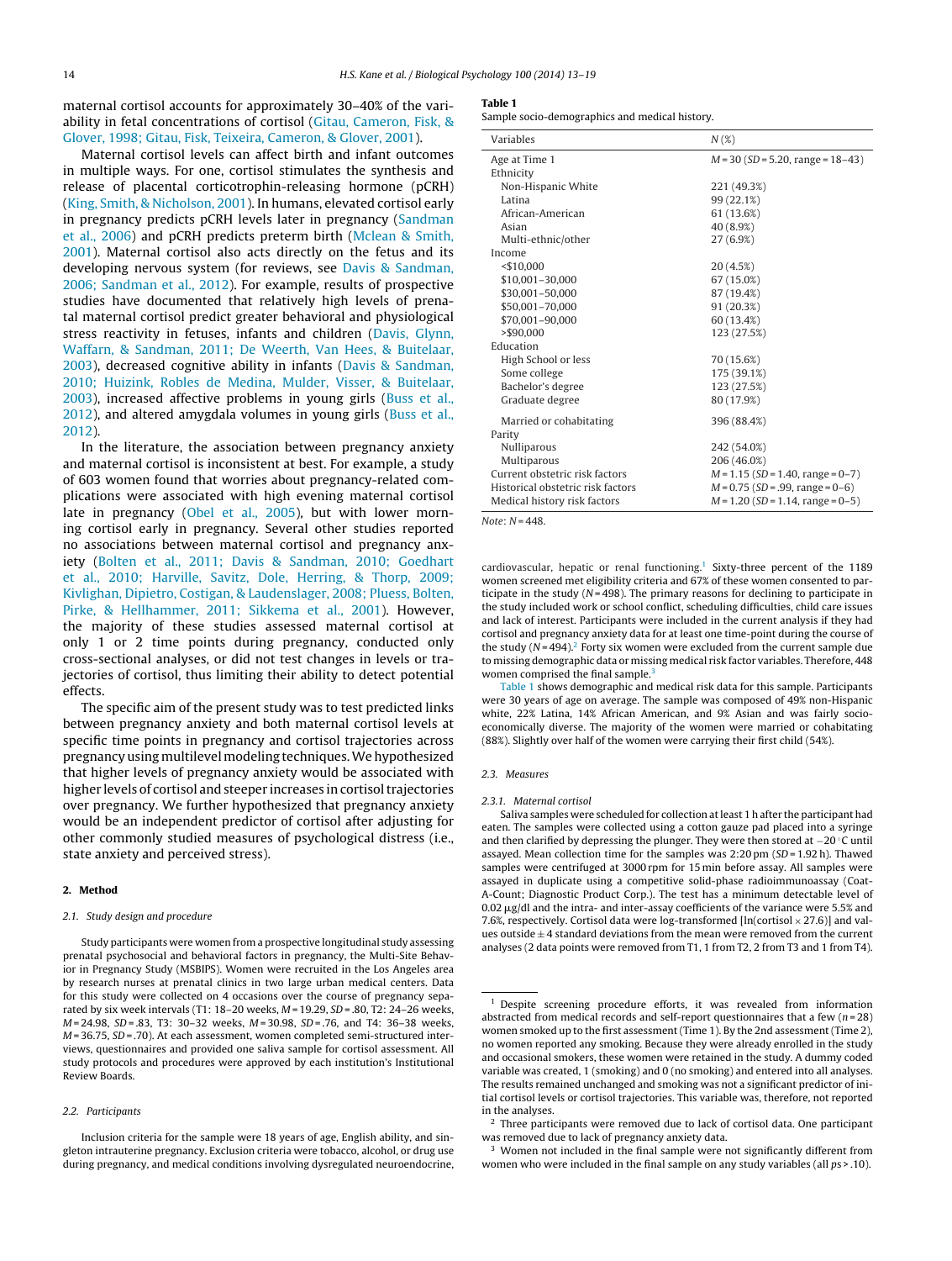# <span id="page-2-0"></span>**Table 2**

Descriptive statistics for primary variables at each assessment.

| Gestational age                      | 18-20 weeks | 24-26 weeks    | 30-32 weeks | 36-38 weeks |
|--------------------------------------|-------------|----------------|-------------|-------------|
|                                      | (Time 1)    | (Time 2)       | (Time 3)    | (Time 4)    |
| Pregnancy anxiety                    |             |                |             |             |
| Mean $(SD)$                          | 1.91(.53)   | 1.79(.48)      | 1.78(.48)   |             |
| (N)                                  | (445)       | (398)          | (401)       |             |
| State anxiety                        |             |                |             |             |
| Mean $(SD)$                          | 2.04(.60)   | 1.96(.61)      | 1.99(.65)   | 2.06(0.63)  |
| (N)                                  | (442)       | (400)          | (407)       | (333)       |
| Perceived stress                     |             |                |             |             |
| Mean $(SD)$                          | 2.26(.64)   | [Not assessed] | 2.27(.70)   | 2.27(0.71)  |
| (N)                                  | (444)       |                | (401)       | (344)       |
| Salivary cortisol <sup>a</sup>       |             |                |             |             |
| Mean $(SD)$                          | 0.22(0.18)  | 0.30(0.23)     | 0.34(0.24)  | 0.40(0.22)  |
| (N)                                  | (438)       | (414)          | (401)       | (341)       |
| <sup>a</sup> Raw values, $\mu$ g/dl. |             |                |             |             |

# 2.3.2. Pregnancy anxiety

Pregnancy anxiety was measured with a published 10-item scale at each study visit ( $\alpha_{T1}$  = .80,  $\alpha_{T2}$  = .80,  $\alpha_{T3}$  = .82,  $\alpha_{T4}$  = .78) assessing the extent to which women worried about their health during pregnancy, their baby's health, and their upcoming labor and delivery ([Guardino](#page-6-0) [&](#page-6-0) [Dunkel](#page-6-0) [Schetter,](#page-6-0) [2014;](#page-6-0) [Rini,](#page-6-0) [Dunkel-Schetter,](#page-6-0) [Wadhwa,](#page-6-0) [&](#page-6-0) [Sandman,](#page-6-0) [1999\).](#page-6-0) Sample items included: "I am fearful regarding the health of my baby" and "I am afraid that I will be harmed during delivery." Participants responded on a 4-point scale from 1 (never or not at all) to 4 (almost all of the time or very much). This instrument has been used in prior pregnancy studies in English and Spanish speaking women with evidence for its reliability and validity [\(Glynn,](#page-6-0) [Dunkel](#page-6-0) [Schetter,](#page-6-0) [Hobel,](#page-6-0) [&](#page-6-0) [Sandman,](#page-6-0) [2008;](#page-6-0) [Rini](#page-6-0) et [al.,](#page-6-0) [1999\).](#page-6-0) Pregnancy anxiety scores were quite stable over the course of pregnancy in this study  $(r s = .65 - .80)$ 

#### 2.3.3. Perceived stress

Perceived stress was measured with a modified 12-item version ofthe Perceived Stress Scale (PSS: [Cohen,](#page-6-0) [Kamarck,](#page-6-0) [&](#page-6-0) [Mermelstein,](#page-6-0) [1983\)](#page-6-0) at each visit except for Time 2 (24–26 weeks) ( $\alpha_{T1}$  = .91,  $\alpha_{T3}$  = .93,  $\alpha_{T4}$  = .93). This scale assessed how often participants felt stressed, upset, overwhelmed by daily hassles, or unable to cope with changes or challenges in the last 7 days. Sample items included: "How often have you felt that you were on top of things?" (reverse coded) and "How often have you found that you could not cope with all the things you had to do?" Participants responded on a 5-point scale from 1 (never) to 5 (almost always). Perceived stress scores were moderately to strongly correlated across visits (rs = .51–.63)

#### 2.3.4. State anxiety

State anxiety was measured with a 10-item brief version of the state subscale of the State Trait Anxiety Inventory (STAI: [Spielberger,](#page-6-0) [Gorsuch,](#page-6-0) [Lushene,](#page-6-0) [Vagg,](#page-6-0) [&](#page-6-0) [Jacobs,](#page-6-0) [1983\)](#page-6-0) assessing symptoms of anxiety over the past few days at each visit  $(\alpha_{T1} = .89, \alpha_{T2} = .90, \alpha_{T3} = .91, \alpha_{T4} = .91)$ . Sample items included "I am worried" and "I feel at ease" (reverse coded). Participants responded on a 4-point scale from 1 (not at all) to 4 (very much). State anxiety scores were strongly correlated across visits  $(rs = .60 - .63)$ .

#### 2.3.5. Medical risk variables

Three medical or obstetric risk factors were created from information abstracted from medical charts by summing the total number of risks for (1) general health (e.g.,

#### **Table 3**

Bivariate correlations among independent variables.

diabetes, pulmonary disease), (2) baseline and historical medical factors that pose risk in pregnancy (e.g., pre-pregnancy weight under 100 lbs, pelvic inflammatory disease, previous myomectomy, previous abortion) and, (3) risk factors in the index pregnancy (e.g., anemia, threatened abortion, bacterial vaginosis, asthma, vaginal bleeding, high blood pressure). These medical risk factors were based on known risks of preterm birth and other adverse pregnancy outcomes. The number of risk factors ranged from 0 to 7 with means close to 1 in each category (see [Table](#page-1-0) 1).

#### 2.3.6. Sociodemographics

Demographic variables including age, self-identified ethnicity, education, income and parity were measured at the Time 1 visit (see [Table](#page-1-0) 1).

## 2.4. Statistical analyses

Multilevel modeling (MLM), using HLM 7 software ([Raudenbush](#page-6-0) et [al.,](#page-6-0) [2011\),](#page-6-0) was used to explore the effects of pregnancy anxiety on initial levels of maternal cortisol at 19 weeks and trajectories of maternal cortisol. MLM treats the data in a hierarchical manner with observations nested within persons and it accounts for both between-person variation (between-person differences) and within-person variation (within-person changes).

Time-invariant predictors, those measured only once, were centered so that 0 was a meaningful value (e.g., the average age at the initial assessment, no obstetric or medical risk factors). The primary time-varying predictors, those measured multiple times during pregnancy (pregnancy anxiety, state anxiety and perceived stress) were parameterized as two variables to represent betweenperson differences and within-person variation [\(Hoffman](#page-6-0) [&](#page-6-0) [Stawski,](#page-6-0) [2009\).](#page-6-0) These variables were parameterized in two different ways. In one set of analyses, the between-person variables reflected the means of pregnancy anxiety, perceived stress and state anxiety for each woman averaged across all four assessments. These variables were centered so that 0 was the sample mean. The withinperson variables had occasion-specific values at each time point that reflected deviance from the woman's mean on that occasion. For example, if a woman's mean level of pregnancy anxiety was 2 and her level of pregnancy anxiety at Time 4 was 3, then her within-person value of pregnancy anxiety at Time 4 would be 1. In another analysis, between-person differences in pregnancy anxiety reflected differences in initial or baseline levels of pregnancy anxiety at 19 weeks

| Independent variable                   |           | 2         | 3                    | 4                    | 5         | 6                    | 7                  | 8                | 9        | 10       |
|----------------------------------------|-----------|-----------|----------------------|----------------------|-----------|----------------------|--------------------|------------------|----------|----------|
| 1. Time 1 age                          | 1.00      |           |                      |                      |           |                      |                    |                  |          |          |
| 2. Ethnicity (white 0, non-white 1)    | $-.20***$ | 1.00      |                      |                      |           |                      |                    |                  |          |          |
| 3. Income                              | $.41***$  | $-.32***$ | 1.00                 |                      |           |                      |                    |                  |          |          |
| 4. Education level                     | $.42***$  | $-.33***$ | $.50^{\ast\ast\ast}$ | 1.00                 |           |                      |                    |                  |          |          |
| 5. Parity (nulliparious 0)             | $.14***$  | $.21***$  | $-.06$               | $-.15$ **            | 1.00      |                      |                    |                  |          |          |
| 6. General medical risk                | $.15***$  | $-.03$    | $-.03$               | .01                  | .05       | 1.00                 |                    |                  |          |          |
| 7. Historical obstetric risk           | $.21***$  | $.10*$    | .01                  | .04                  | $.22***$  | $.23***$             | 1.00               |                  |          |          |
| 8. Current obstetric risk              | $-.02$    | $.16***$  | $-.13$ <sup>**</sup> | $-.12$ <sup>**</sup> | $.10*$    | $.25***$             | $.25***$           | 1.00             |          |          |
| 9. Pregnancy anxiety (PA) <sup>a</sup> | $-.07$    | $.16***$  | $-.19***$            | $-.05$               | $-.20***$ | $.18^{\ast\ast\ast}$ | $-.02$             | .09 <sup>†</sup> | 1.00     |          |
| 10. State anxiety <sup>a</sup>         | $-.06$    | $.12*$    | $-.24***$            | $-.13$ <sup>**</sup> | $-.01$    | $.15$ $^\ast\,$      | $.12*$             | $.10*$           | $.57***$ | 1.00     |
| 11. Perceived stress <sup>a</sup>      | $-.03$    | $.20***$  | $-.24***$            | $-.18***$            | .07       | $.15$ $^\ast\,$      | $.11$ <sup>*</sup> | $.11*$           | $.45***$ | $.78***$ |

Note:  $N = 448$ , \*\*\*  $p < .001$ , \*\*  $p < .01$ , \* $p < .05$ , † $p < .10$ , aMean across all assessments (T1–T4).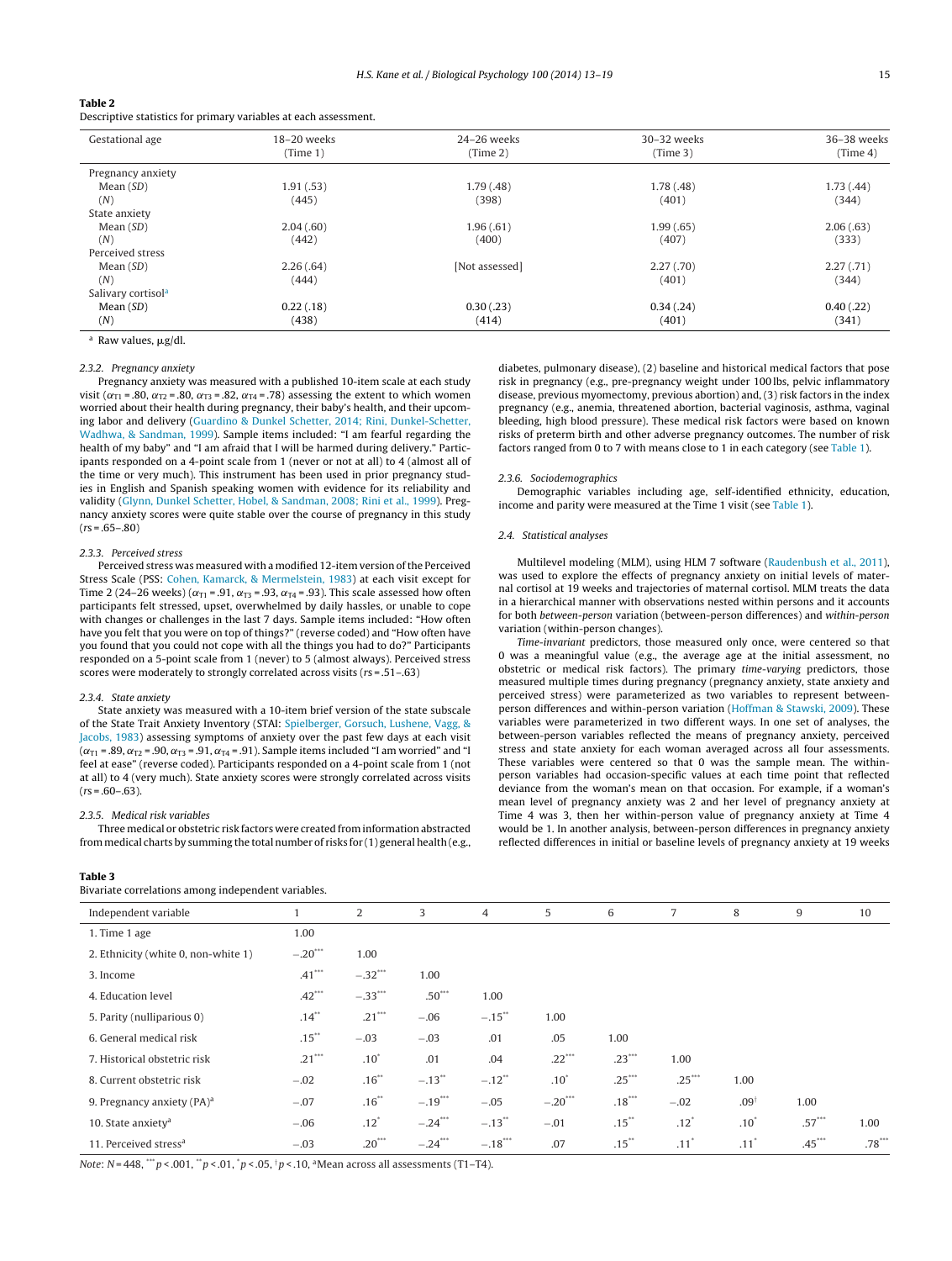of gestation. Within-person variation reflected deviations or changes over time from the baseline assessment [\(Berg](#page-6-0) et [al.,](#page-6-0) [2009\).](#page-6-0) Weeks of gestation, the measure of time, was centered at 19 weeks. Cortisol collection time was a covariate, so it was grand-mean centered. Missing data was accommodated using maximum likelihood estimation. Two-hundred and seventy-two women had complete data, 114 were missing complete data from one assessment, 37 from two assessments and 25 had complete data for only one assessment.

We estimated a series of nested models using maximum likelihood estimation for fixed effects and restricted maximum likelihood for random effects. First, we estimated an unconditional means model to determine the amount of variation in cortisol due to between-person differences and within-person changes or variation over the course of pregnancy. Then we estimated an unconditional growth model with the addition of weeks of gestation to estimate initial levels of cortisol and change in cortisol over gestation. Cortisol sample collection time was included in all models. To ensure that any associations between pregnancy anxiety and cortisol were not due to actual medical risk or demographic factors, we first assessed if any of these variables were independently associated with cortisol. Only significant potential third variables (covariates) were included in the primary analyses. We then ran models with only the between-person and within-person pregnancy anxiety predictors followed by a model that included state anxiety, perceived stress and any significant demographic or medical risk covariates.

#### **3. Results**

Descriptive statistics for the primary variables illustrate the predicted rise in maternal cortisol over gestation (see [Table](#page-2-0) 2). Bivariate correlations among the independent variables indicated that perceived stress and state anxiety were highly inter correlated, whereas pregnancy anxiety was moderately correlated with each of these variables (see [Table](#page-2-0) 3).

Partial correlations adjusted for cortisol collection time indicated that pregnancy anxiety at Time 1, Time 2 and Time 3 were significantly correlated with maternal cortisol levels at Time 3 (see [Table](#page-4-0) 4). Based on these results, we regressed cortisol at Time 3 over all three respective pregnancy anxiety measurements adjusting for sample collection time in order to test whether pregnancy anxiety at a particular time period in pregnancy independently predicted cortisol levels at Time 3. Results indicated that no single time point was independently associated with cortisol at Time 3 (all ps > .10).

# 3.1. Maternal cortisol trajectories

Consistent with the general increase in cortisol over gestation, the unconditional means model indicated that 78% of the total variation in cortisol was attributable to within-person variation and 22% of the total variation in cortisol was attributable to differences between women (ICC = .22). The unconditional growth model indicated that on average there was a significant increase in cortisol over the course of pregnancy (  $\gamma$  = .034, SE = .002,  $p$  < .001 ). The correlation between initial status and rate of change  $(r = -.93)$  showed that higher cortisol levels at the initial assessment were associated with a decreased rate of change. The addition of the quadratic rate of change term was not significant, nor did its addition significantly improve model fit.

Demographic variables (age, level of education, self-reported income and self-identified ethnicity/race), parity and the medical risk indices were added into the model individually. Race/ethnicity was coded white (0) or non-white (1) in order to retain the largest sample and because race/ethnicity was not the main focus of these analyses. Neither demographic variables, medical risk indices nor parity were associated with either initial cortisol levels or cortisol trajectories (ps > .10). Therefore, we did not adjust for any of these variables in the primary analyses.4



**Fig. 1.** Cortisol trajectories over gestation by between-person pregnancy anxiety.

# 3.2. Primary analyses on pregnancy anxiety and maternal cortisol

First, we tested a model that included both mean levels of pregnancy anxiety averaged across all four assessments and within-person deviations from mean levels at each assessment simultaneously. We examined the degree to which mean pregnancy anxiety levels and being higher or (lower) on pregnancy anxiety relative to mean levels at each assessment predicted cortisol. Mean levels of pregnancy anxiety (between-person differences) were not associated with initial cortisol levels at 19 weeks  $(y = -.060, SE = .063, p = .34)$ . However, as indicated by a significant between-person pregnancy anxiety by weeks of gestation interaction ( $\gamma$  = .013, SE = .004, p = .002), higher mean levels of pregnancy anxiety were associated with steeper increases in cortisol trajectories over the course of pregnancy. To further explore this interaction and to determine when in gestation differences in cortisol levels emerged, we centered each week of gestation at 0 and tested the intercept differences in pregnancy anxiety. Significant differences in cortisol levels (intercepts) emerged beginning between 30 and 31 weeks of gestation ( $\gamma$ =.077, SE=.040, p=.052 and  $\gamma$  = .090, SE = .040, p = .024, respectively) and persisted until the end of pregnancy (see Fig. 1). In contrast to predictions, within-person deviations from each woman's individual mean level of pregnancy anxiety did not predict cortisol ( $\gamma$  = .048, SE = .050, p = .33). Thus, being higher (or lower) than a woman's individual mean pregnancy anxiety level on each measurement occasion was not associated with her cortisol levels.

In a second analysis, we tested a model that included both baseline levels of pregnancy anxiety at 19 weeks of gestation and within-person changes from baseline levels at each subsequent assessment [\(Berg](#page-6-0) et [al.,](#page-6-0)  $2009$ ).<sup>5</sup> We examined the degree to which baseline pregnancy anxiety levels and increases or decreases from baseline levels predicted cortisol. Results ofthis analysis were quite similar to the results of the previous analysis. Baseline levels of pregnancy anxiety (between-person differences) were not associated with initial cortisol levels at 19 weeks ( $\gamma$  =  $-$ .016, SE = .052,  $p = .76$ ). However, as indicated by a significant between-person pregnancy anxiety by weeks of gestation interaction ( $\gamma$ =.008,  $SE = .003$ ,  $p = .016$ ), higher baseline levels of pregnancy anxiety were associated with steeper increases in cortisol trajectories. Changes (increases or decreases) in pregnancy anxiety from baseline were not associated with cortisol ( $\gamma$  = .070, SE = .046, p = .13).

Finally, to determine if the effect of mean pregnancy anxiety on cortisol was being driven by pregnancy anxiety at any particular

<sup>4</sup> Although medical risk was not a significant predictor of cortisol levels or trajectories in our preliminary analyses, we ran a model that included the medical risk variables. Mean levels of pregnancy anxiety remained a significant predictor cortisol trajectories ( $\gamma$  = .014, *SE* = .004,  $p$  = .002).

<sup>5</sup> The sample for this analysis was 445 women because 3 cases were missing pregnancy anxiety at Time 1.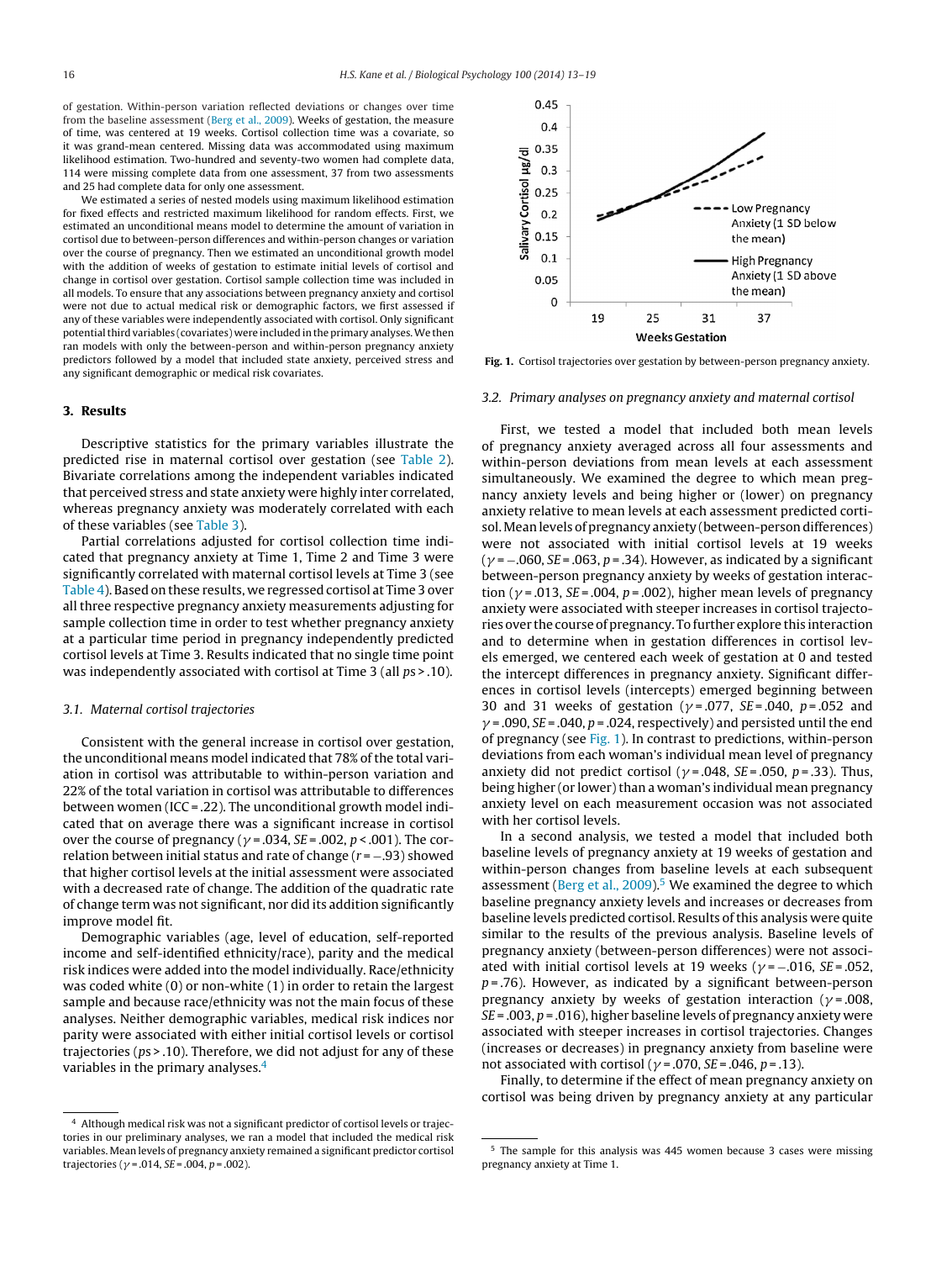#### <span id="page-4-0"></span>**Table 4**

Partial correlations between pregnancy anxiety and cortisol adjusting for cortisol sample collection time.

|                             | Cortisol    | Cortisol    | Cortisol          | Cortisol     |
|-----------------------------|-------------|-------------|-------------------|--------------|
|                             | 18-20 weeks | 24-26 weeks | 30-32 weeks       | 36-38 weeks  |
| Pregnancy anxiety T1        | .00         | $-.03$      | $.11*$            | .05          |
| (N)                         | (436)       | (411)       | (397)             | (339)        |
| Pregnancy anxiety T2        |             | $-.04$      | $.16***$          | .06          |
| (N)                         |             | (389)       | (372)             | (313)        |
| Pregnancy anxiety T3<br>(N) |             |             | $.17***$<br>(388) | .08<br>(330) |
| Pregnancy anxiety T4<br>(N) |             |             |                   | .06<br>(338) |

Notes:  $**p < .01$ ,  $*p < .05$ , different sample sizes reflect different numbers of cases of both pregnancy anxiety and cortisol at each measurement occasion.

#### **Table 5**

Pregnancy anxiety predicting cortisol trajectories adjusting for state anxiety and perceived stress.

| Parameters                             | Estimate | SE   | p-Value |
|----------------------------------------|----------|------|---------|
| Intercept (initial status at 19 weeks) | 1.647    | .03  | < 001   |
| Between-person (BP) pregnancy anxiety  | $-.021$  | .08  | .79     |
| Between-person (BP) state anxiety      | .032     | .09  | .73     |
| Between-person (BP) perceived stress   | $-.047$  | .07  | .52     |
| Linear slope (gestational age)         | .036     | .00. | < 0.01  |
| BP pregnancy anxiety                   | .011     | .00. | .032    |
| BP state anxiety                       | $-.002$  | .01  | .73     |
| BP perceived stress                    | .003     | .01  | .55     |
| Time collected                         | $-.097$  | .01  | < 001   |
| Within-person pregnancy anxiety        | .096     | .06  | .094    |
| Within-person state anxiety            | $-.053$  | .04  | .21     |
| Within-person perceived stress         | .038     | .04  | .35     |
| Variances/covariances                  | Estimate | SE   |         |
| Intercept variance                     | .148     | .02  |         |
| Covariance                             | $-.005$  | .00. |         |
| Slope variance                         | .000     | .00. |         |

 $Notes: N=447$  in this model because of one case with missing state anxiety. Betweenperson variables represent means across all 4 assessments. Within-person variables represent the deviation from each woman's individual mean at each assessment.

measurement occasion, we tested three additional models to determine if pregnancy anxiety at each remaining assessment (Time 2, Time 3, Time 4) was associated with cortisol trajectories. The results ofthese analyses revealed that pregnancy anxiety measured at Time 2 ( $\gamma$ =.012, SE=.003, p=.002, n=398), Time 3 ( $\gamma$ =.010, *SE* = .003, *p* = .009, *n* = 401), and Time 4 ( $\gamma$  = .012, *SE* = .004, *p* = .006,  $n = 344$ ) each predicted cortisol trajectories.<sup>6</sup>

# 3.3. Pregnancy anxiety as an independent predictor of maternal cortisol

To test whether mean levels of pregnancy anxiety remained a significant predictor of cortisol trajectories after adjusting for other measures of general distress, state anxiety and perceived stress were each added to the model individually. The results revealed that mean levels of pregnancy anxiety remained a significant predictor of cortisol trajectories after adjusting for both state anxiety ( $\gamma$  = .013, SE = .005, p = .009) and perceived stress ( $\gamma$  = .01, SE = .005,  $p = 0.027$ ). Neither mean levels, nor deviations from mean levels of state anxiety or perceived stress were significant predictors of cortisol trajectories in these models. When state anxiety and perceived

stress were entered into the model together, pregnancy anxiety again remained a significant predictor of cortisol trajectories (see Table 5).

# **4. Discussion**

In this study, pregnancy anxiety and maternal salivary cortisol levels were assessed in a sample of 448 women on four occasions during pregnancy. Repeated assessments of both pregnancy anxiety and cortisol permitted the use of multilevel modeling to test the extent to which within-person changes and between-person differences in pregnancy anxiety predicted prenatal cortisol trajectories. Results revealed that women with higher mean levels of pregnancy anxiety over the course of the study exhibited steeper increases in cortisol compared to women with lower mean levels. Furthermore, women who reported higher mean pregnancy anxiety had significantly elevated cortisol levels beginning between 30 and 31 weeks of gestation, and these elevations persisted for the rest of pregnancy. Of note, pregnancy anxiety also remained an independent predictor of cortisol after adjusting for state anxiety and perceived stress.

This study is the first to demonstrate that mean levels of pregnancy anxiety from mid to late pregnancy predict maternal cortisol trajectories across pregnancy and pinpoint when in gestation (30–31 weeks) these trajectories diverge resulting in cortisol level differences. Although we do not know why these trajectories diverge later rather than earlier in pregnancy, the present findings support the premise that pregnancy anxiety plays a role in modulating HPA activity in pregnant women. The results are consistent with previous studies demonstrating positive associations between pregnancy anxiety and prenatal HPA and placental activity [\(Mancuso](#page-6-0) et [al.,](#page-6-0) [2004;](#page-6-0) [Obel](#page-6-0) et [al.,](#page-6-0) [2005\).](#page-6-0)

By simultaneously taking into account both between- and within-person variation in pregnancy anxiety, the present findings clarify which type of variation is predictive of maternal cortisol. In doing so, the possibility of between- and within-person effects being confounded is reduced. Mean levels of pregnancy anxiety and baseline levels of pregnancy anxiety (between-person differences) predicted cortisol, whereas changes in pregnancy anxiety relative to mean levels or baseline levels (within-person changes) did not predict cortisol. Furthermore, regression analyses and additional multilevel modeling analyses suggested that mean pregnancy anxiety was a consistent predictor of cortisol trajectories. The regression analyses demonstrated that pregnancy anxiety measured at three occasions during pregnancy (T1: 18–20 weeks, T2: 24–26 weeks, and T3: 30–32 weeks) all predicted maternal cortisol, but not independently of each other. The multilevel analyses demonstrated that pregnancy anxiety at each time point predicted cortisol trajectories. Thus, the effect of mean pregnancy anxiety was not being driven by pregnancy anxiety at any particular measurement occasion.

 $6$  We note that each of these models includes a slightly different sample size due to differences in the number of cases with pregnancy anxiety scores at each assessment. Results did not significantly change when using Empirical Bayes estimates of the intercepts (pregnancy anxiety levels) at each assessment utilizing the entire sample of 448 women.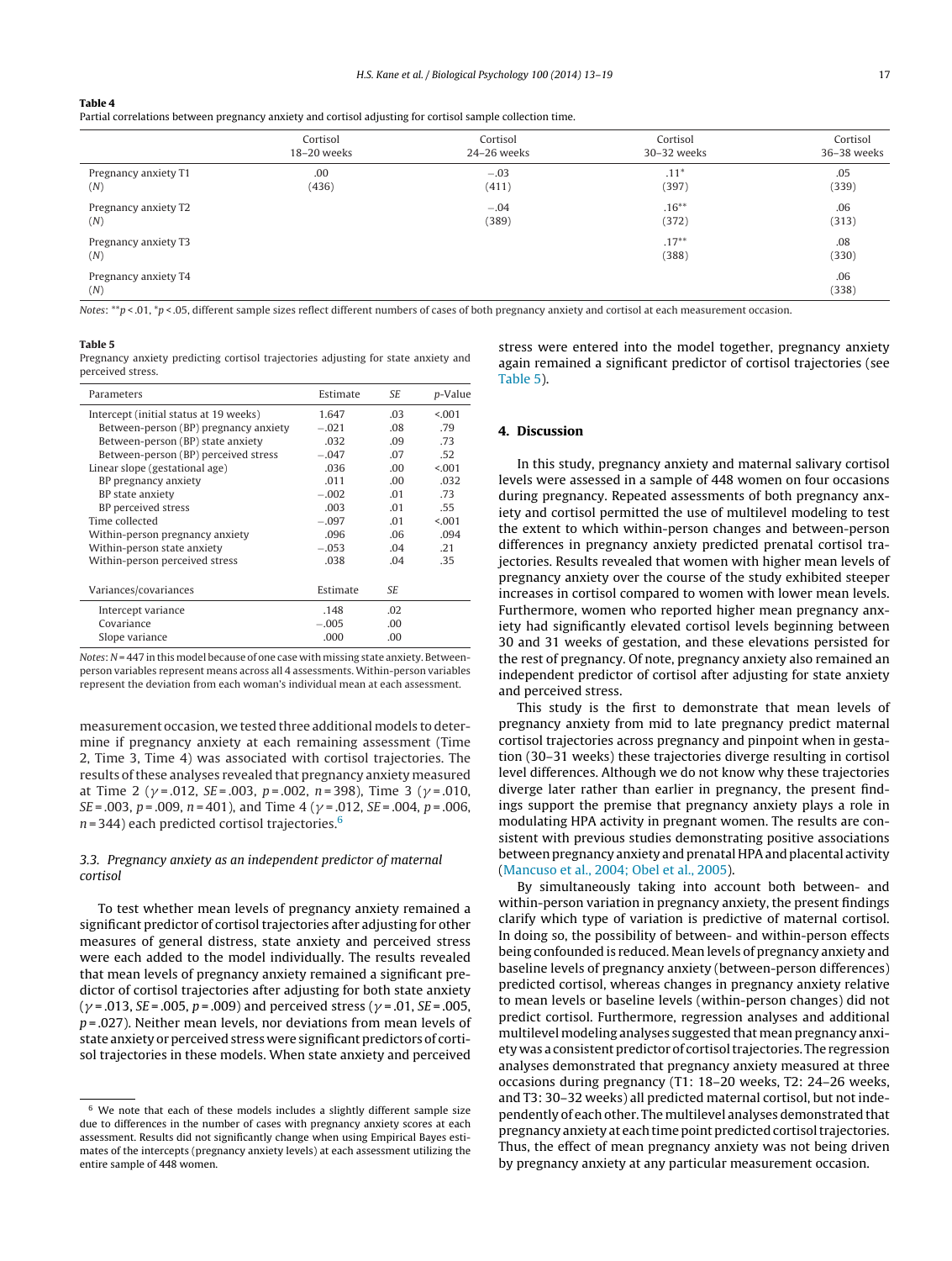Although a few prior studies have shown that prenatal distress measures averaged across pregnancy are predictive of gestational length [\(Lobel,](#page-6-0) [Dunkel](#page-6-0) [Schetter,](#page-6-0) [&](#page-6-0) [Scrimshaw,](#page-6-0) [1992;](#page-6-0) [Roesch](#page-6-0) et [al.,](#page-6-0) [2004\),](#page-6-0) the majority of studies show that pregnancy anxiety at specific times in gestation or changes over time in pregnancy anxiety are predictive of birth and infant outcomes (e.g., [Buitelaar](#page-6-0) et [al.,](#page-6-0) [2003;](#page-6-0) [Buss](#page-6-0) et [al.,](#page-6-0) [2009;](#page-6-0) [Mancuso](#page-6-0) et [al.,](#page-6-0) [2004\).](#page-6-0) There are several potential explanations for why changes in pregnancy anxiety were not predictive of cortisol in the current study. First, some measures of pregnancy anxiety may be more sensitive to changes in pregnancy anxiety. For example, [Mancuso](#page-6-0) et [al.](#page-6-0) [\(2004\)](#page-6-0) found a timing effect of pregnancy anxiety predicting HPA activity (pCRH) using a measure that assessed pregnancy anxiety with an adjective checklist (e.g., worried, jittery) and a specified timeframe of the past week. Second, although pregnancy anxiety measured in this study was relatively stable from mid to late gestation, pregnancy anxiety decreased over gestation on average. Thus, outcomes measured in other studies demonstrating timing effects such as infant development may be more sensitive than cortisol to small changes in pregnancy anxiety assessed with this measure. Additionally, the present study only assessed changes in pregnancy anxiety from mid to late gestation and potentially predictive changes from early in gestation were not included. Finally, because significant changes in cortisol occurred early in the third trimester, it is possible that there is an accumulation effect of pregnancy anxiety on cortisol levels.

It is difficult to directly compare these results to previous studies examining pregnancy anxiety and cortisol because of the use of different measures of pregnancy anxiety, different assessments of cortisol (cortisol awakening response (CAR), single assessments, early morning and evening cortisol) and different cortisol collection methods (saliva, plasma). In this study, cortisol trajectories diverged between 30 and 31 weeks of gestation suggesting why some cross-sectional studies measuring cortisol and pregnancy anxiety earlier in pregnancy did not find an association (e.g., [Harville](#page-6-0) et [al.,](#page-6-0) [2009;](#page-6-0) [Sikkema](#page-6-0) et [al.,](#page-6-0) [2001\).](#page-6-0) However, one study did examine cross-sectional associations later in pregnancy with the same pregnancy anxiety measure as in the present study and still found no association [\(Davis](#page-6-0) [&](#page-6-0) [Sandman,](#page-6-0) [2010\),](#page-6-0) but this study had a relatively smaller sample of women.

Our findings underscore the necessity of longitudinal designs to better understand how different types of prenatal distress are associated with maternal physiology and birth and infant outcomes. The use of slightly different conceptualizations and measures of pregnancy anxiety may result in inconsistent results with respect to effects on maternal physiology and birth and infant outcomes. Pregnancy anxiety is now conceptualized as a risk factor that is related to yet distinct from general distress, state and trait anxiety. Ongoing research is examining the properties and correlates of pregnancy anxiety [\(Dunkel](#page-6-0) [Schetter](#page-6-0) [&](#page-6-0) [Glynn,](#page-6-0) [2011;](#page-6-0) [Guardino](#page-6-0) [&](#page-6-0) [Dunkel](#page-6-0) [Schetter,](#page-6-0) [2014\).](#page-6-0) Elucidating when and how pregnancy anxiety affects these outcomes is critical for the development of theory and ultimately intervention.

In addition to implications for birth outcomes such as PTB ([Dunkel](#page-6-0) [Schetter,](#page-6-0) [2011\),](#page-6-0) these results are relevant to understanding fetal and infant development because fetal exposure to excessive maternal cortisol has been shown to affect fetal HPA axis development and resultant infant stress regulation ([Sandman](#page-6-0) et [al.,](#page-6-0) [2012\).](#page-6-0) Even small changes in maternal cortisol may have a meaningful effect on fetal concentrations of cortisol. Fetal cortisol concentrations are much lower than maternal cortisol concentrations, so the addition of any maternal cortisol crossing the placental barrier can greatly alter fetal cortisol concentrations. For this reason, maternal cortisol has been thought to have a large impact ([Gitau](#page-6-0) et [al.,](#page-6-0) [1998\).](#page-6-0) Furthermore, it appears that maternal cortisol may influence fetal cortisol concentrations to an even greater extent when a woman is highly anxious during pregnancy through the down-regulation of the enzyme 11β-HSD2 [\(Glover,](#page-6-0) [Bergman,](#page-6-0) [Sarkar,](#page-6-0) [&](#page-6-0) [O'Connor,](#page-6-0) [2009;](#page-6-0) [O'Donnell](#page-6-0) et [al.,](#page-6-0) [2012\).](#page-6-0) It is possible that women who are high in pregnancy anxiety not only produce more cortisol, but these increased levels may also affect the fetus to a greater extent because more cortisol is allowed to pass through the placental barrier.

A strength of this study was the careful characterization of medical and obstetric risks. An alternative explanation for our findings is that women with greater medical and obstetric risk factors may have higher pregnancy anxiety creating a spurious association between pregnancy anxiety and maternal cortisol. However, pregnancy anxiety was not associated with obstetric risk factors in prior pregnancies and was only marginally associated with obstetric risk factors in the current pregnancy. Moreover, adjusting for medical and obstetric risk factors did not alter the reported results. Therefore, it is unlikely that medical and obstetric risk factors explain the association of pregnancy anxiety and cortisol in this sample. However, continuing to explore these associations is important for future research.

Although the assessment of maternal cortisol at multiple time points during pregnancy is a strength of the study design, the collection of a single assessment at each time point is a potential limitation. To help mitigate this limitation, we carefully recorded the time of day each sample was collected and statistical adjusted for the sample collection time in all analyses. Nevertheless, future research should examine changes in diurnal cortisol over pregnancy and consider how diurnal cortisol slopes might change as a function pregnancy anxiety. For example, in one study, flatter diurnal cortisol slopes were associated with higher trait anxiety late in pregnancy ([Kivlighan](#page-6-0) et [al.,](#page-6-0) [2008\),](#page-6-0) but changes in diurnal slopes over pregnancy were not assessed.

# **5. Conclusion**

Pregnancy anxiety is a relatively new concept and a seemingly powerful prenatal risk factor. Although strong evidence from animal models identifies cortisol as a key physiological mechanism explaining the effects of prenatal distress on birth and infant outcomes, there is not sufficient evidence in human studies. These results provide initial evidence for the association between pregnancy anxiety and maternal cortisol in humans. They demonstrated that higher mean levels of pregnancy anxiety from mid to late pregnancy were associated with steeper increases in maternal cortisol compared to lower levels and identified differences in cortisol levels beginning early in the third trimester. This association is a critical first link in understanding the physiological mechanisms through which pregnancy anxiety may exert its effects on birth and infant outcomes. Finally, these findings further highlight the need to understand how pregnancy anxiety affects maternal physiology – not just whether or not it does.

# **Conflict of interest**

No conflicts of interest declared.

#### **Acknowledgments**

This research was supported by a NIMH postdoctoral fellowship to the first author (T32 MH015750) on Biobehavioral Issues in Mental and Physical Health, and by research grants from NIH (HD 40967) and from NIH (NS 41298). We thank Jennifer Krull for her statistical guidance, Theodore Robles, Richard Slatcher, and the Stress and Pregnancy Lab at UCLA for their helpful comments and Cynthia Paek, Jessica Pham and Kate Pearson for their clerical assistance in preparation of this manuscript.